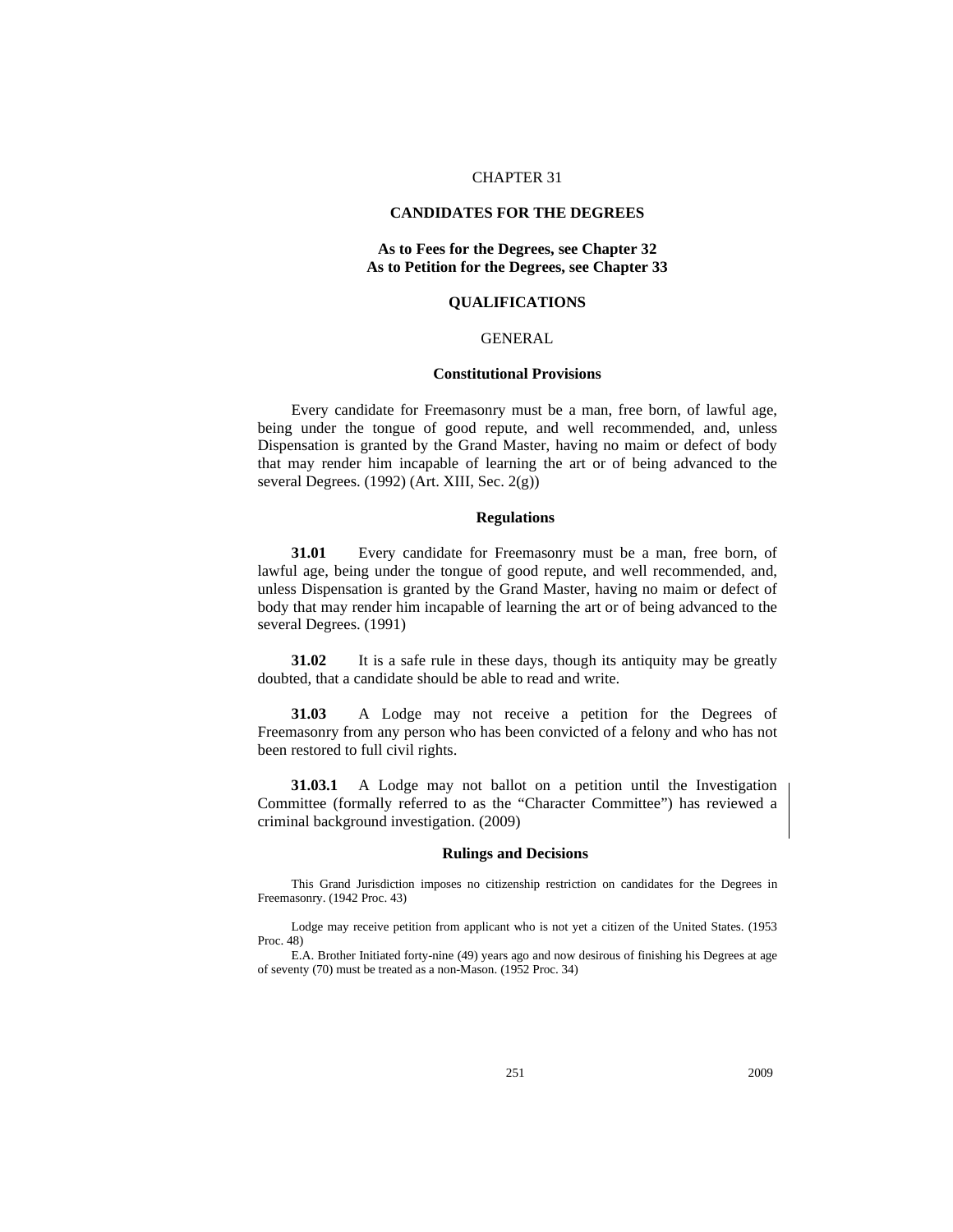# **31.04 Digest of Masonic Law Chap. 31**

Member of defunct clandestine Lodge is ineligible for affiliation with Florida Lodge, but may receive Degrees in usual course after renunciation if Lodge so elects. (1952 Proc. 45)

Justifiable homicide in defense of mother is not a bar to petitioning for Degrees of Masonry. (1946 Proc. 38)

A Lodge cannot require a petitioner to submit a recent photograph. (1947 Proc. 33)

The laws and decisions of the State of Florida provide that absent of fraud a man has the right to choose a name under which he will be known and designated and if petitioner has, without fraud, adopted a name other than his real name and held himself out by such name to the public for a long period of time, such name is his legal name although no court action was taken to legally adopt such name, and petitioner, if accepted by the Lodge, may have the Degrees of Freemasonry conferred upon him under the name which he has chosen and by which he is known. (1959 Proc. 52, 164)

Lodge may receive petition for Degrees of man convicted of felony provided Lodge has evidence of restoration of petitioner's civil rights. (1965 Proc. 196, 200)

Petitioner disclosed conviction of aggravated assault but Lodge received petition, balloted favorably thereon and conferred Entered Apprentice Degree. Progress of candidate should be suspended since crime of aggravated assault is felony under state law and action of Lodge was contrary to Regulation 31.03. Upon proof that candidate has been restored civil rights progress of candidate may be resumed. (1973 Proc. 63, 344)

A petition for the Degrees or visitation of an otherwise duly qualified visiting Mason may not be objected to by a member of a Particular Lodge if the objection is based upon the grounds of race, creed, or color. (1993 Proc. 123)

Just as a candidate for Freemasonry must be a man, so it follows that to remain a Mason, he must not become a woman or portray himself as a woman. This portrayal may be by gender change, name change, identification, attire, or accouterment. (2008 Proc. 106)

A dark ballot cast based solely on a Candidate's race, creed, or country of origin shall be found CLEAR, and the Candidate shall be Initiated, Passed, and Raised WITHOUT OBJECTION unless a valid objection is forthcoming. (2008 Proc. 107-108)

All Petitions requiring an investigation and a ball ballot, with the exception of a Petition for Plural Membership or a membership transfer from one Florida Lodge to another, require a Background Check. (2009 Proc. 121)

"Full" civil rights means without exception. For a man who has lost his civil rights and then had them restored, the restoration must include all civil rights. This restoration, therefore, must include "the right to bear arms." (2009 Proc. 120)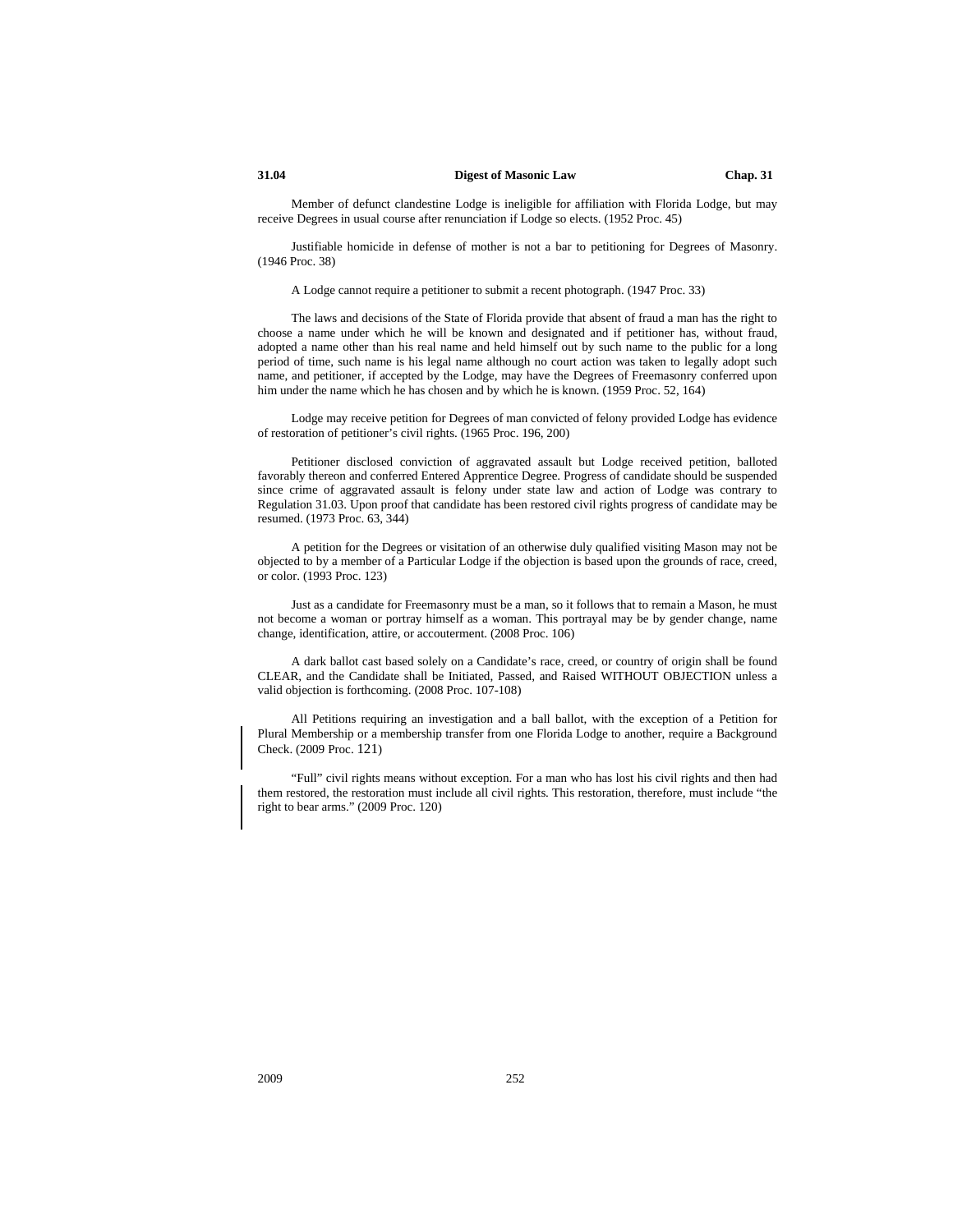# **PHYSICAL**

# **Regulation**

**31.04** The Lodge, under the supervision and direction of the Grand Master, is the judge of the physical qualifications of a petitioner to receive the Degrees of Freemasonry.

If at any time prior to receiving the Entered Apprentice Degree, there is any indication that a petitioner has or suffers some physical disability or handicap which could cause him to be physically disqualified to receive the Degrees, the proceedings shall abate and the Worshipful Master shall appoint a fact-finding committee of three (3) members of the Lodge, one (1) of whom shall be a Past Master of the Lodge, to investigate the matter of physical disability or handicap of the petitioner, and make written report to the Lodge thereof as soon as practicable, which report shall include information necessary for the Lodge to determine the eligibility of the petitioner to receive the Degrees. Upon receipt of the report of the committee, the Lodge shall vote by secret written ballot, and shall determine whether or not the petitioner is physically qualified to receive the Degrees. If the Lodge, by majority vote, determines that the petitioner is physically qualified, the Worshipful Master and Secretary shall forthwith request that the Grand Master approve the action of the Lodge and grant Dispensation for the Lodge to continue the proceedings.

If the Grand Master approves the request of the Lodge by Dispensation, the Lodge may continue the proceedings. If the petitioner is or has been elected to receive the Degrees in Freemasonry, the same shall be conferred upon him and the petitioner shall comply with the requirements of the Degrees only to the extent of his physical abilities to do so.

If the Lodge, by majority vote, does not determine that the petitioner is physically qualified or the Grand Master refuses his Dispensation for the Lodge to proceed, his fee shall be returned and he shall be notified that he was not rejected, but physically disqualified to receive the Degrees in Freemasonry. (1991)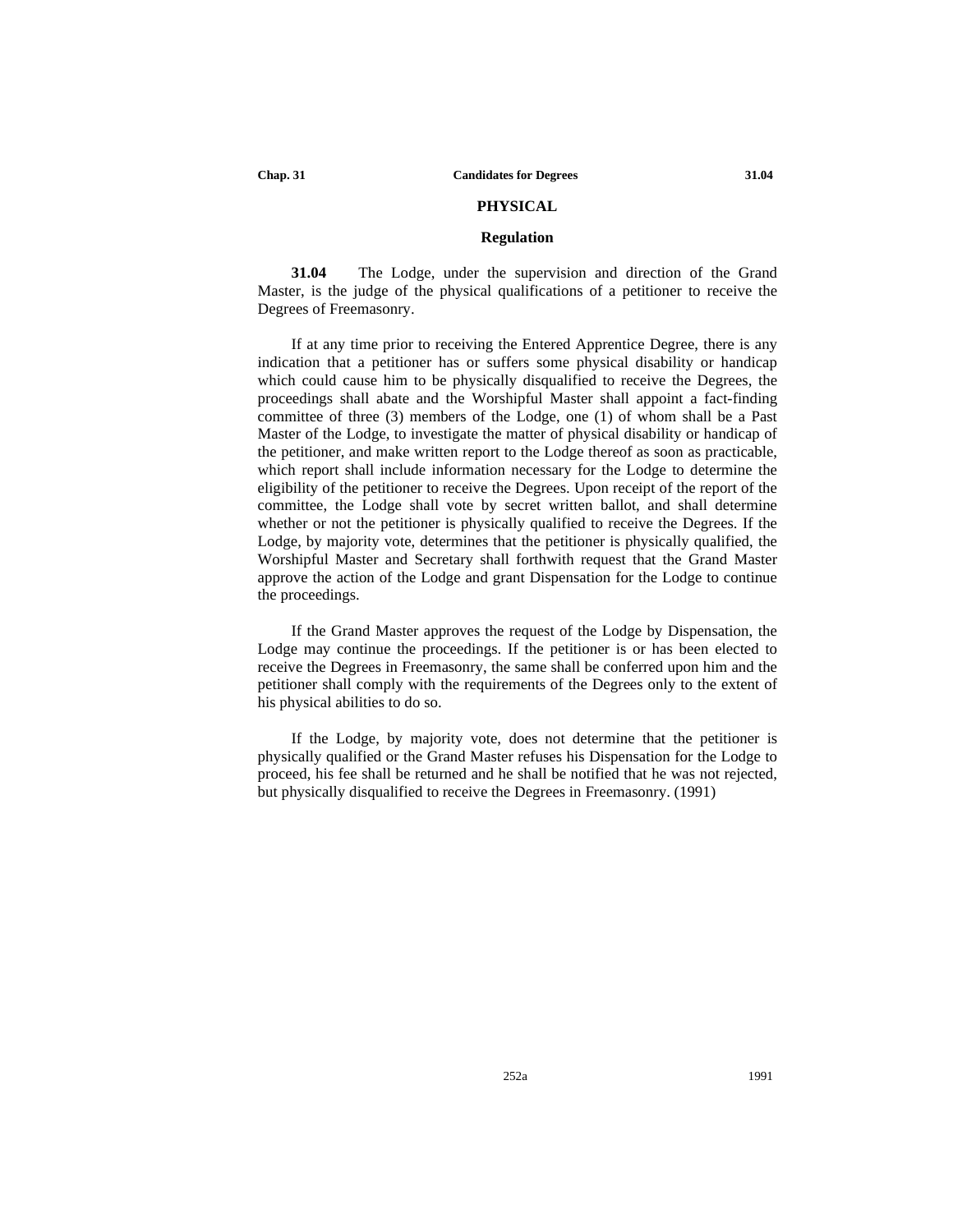**Digest of Masonic Law Chap. 31**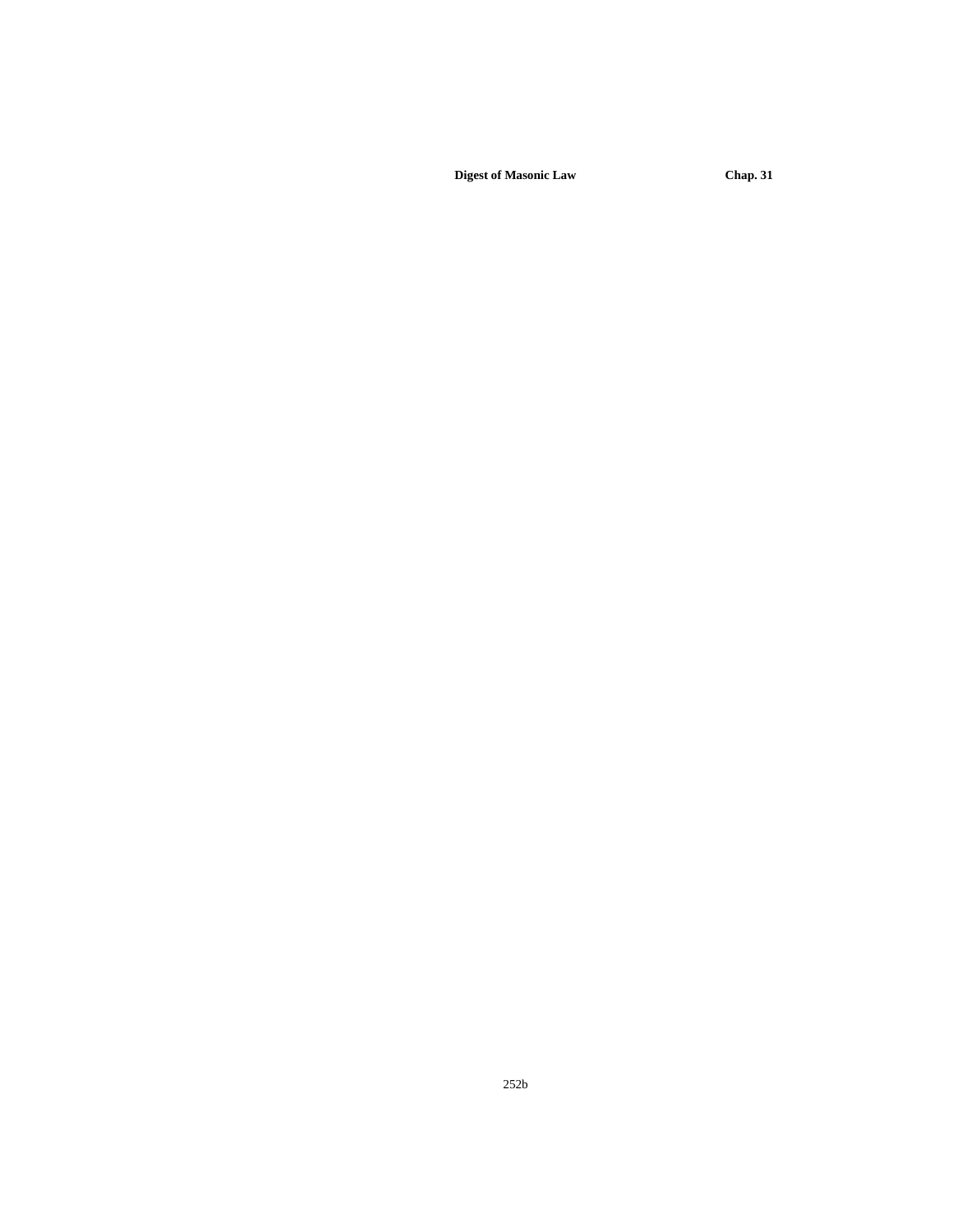#### **Rulings and Decisions**

Slight physical deformity does not bar petitioner for Initiation and Lodge is judge of physical qualifications of petitioner. (1942 Proc. 47)

A Lodge is the sole judge of applicant's physical qualifications where no maim is involved. (1954 Proc. 74)

It would be highly improper to confer the Degrees of Freemasonry upon a substitute for a candidate because the candidate is personally incapable of conforming literally to the requirements of the several Degrees. (1959 Proc. 53, 164)

# **Regulations**

**31.05** If a candidate has received the Entered Apprentice Degree and, prior to receiving the Masters Degree, it shall appear that he does not meet the physical qualifications, the Lodge shall nevertheless, continue the proceedings in a manner as near as possible to the prescribed requirements. (1991)

## **AGE**

# **Regulations**

**31.06** A Lodge may receive a petition for the Degrees before the candidate is full 18 years of age, but the ballot must not be spread, or the E.A. Degree conferred, before the  $18<sup>th</sup>$  birthday. (2008)

## **References**

# Lodge may waive jurisdiction over man under age. Reg. 34.04 **Rulings and Decisions**

Petitioner, age 68, sound of mind, slightly deaf, but otherwise in good health should not be considered in dotage because of age alone. (1946 Proc. 34)

Lodge is sole judge of qualifications of 73 year old applicant. (1952 Proc. 31)

Lodge may receive petition of man close to 70 years of age but petitioner will not be eligible for Masonic charity. (1953 Proc. 46)

# **RESIDENCE**

### **Constitutional Provisions**

The Grand Lodge, shall, by Regulation uniformly applicable to all Lodges prescribe, define, and regulate the jurisdiction of Lodges in regard to accepting and receiving petitions for the Degrees, administrating Masonic justice, and for all other purposes. (Art. X, Sec. 17)

#### **Regulations**

**31.07** Art. X, Sec. 24 of the Constitution has no reference to

253 2008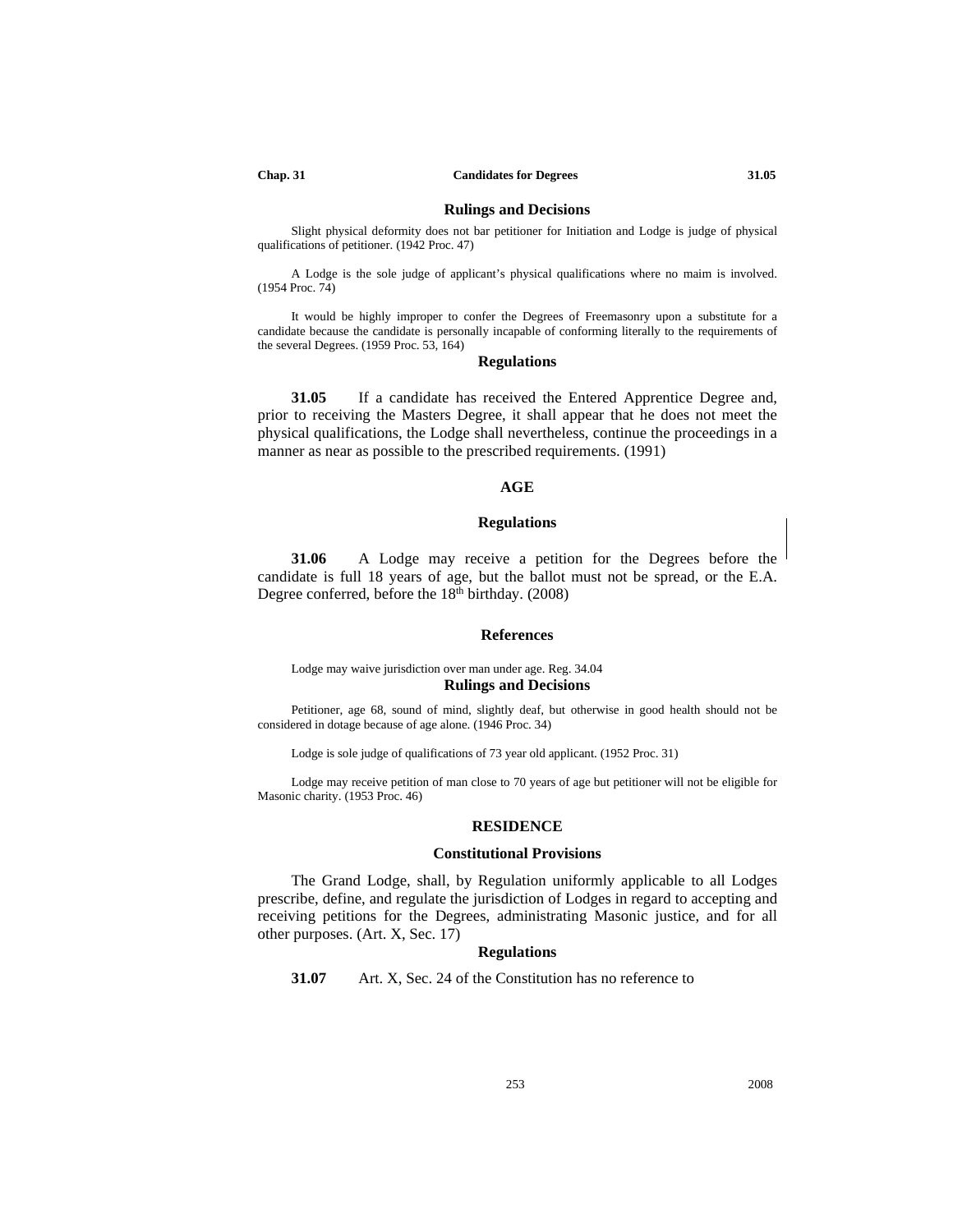#### **31.08 Digest of Masonic Law Chap. 31**

applicants over whom a Lodge has once properly assumed jurisdiction and elected to receive the E.A. Degree.

**31.08** Every applicant for the benefits of Masonry must have resided twelve months within the state and six months within the jurisdiction of the Lodge to which he applies; except active duty military personnel who have resided in the state and within the jurisdiction of the Lodge for ninety (90) days. (2012)

**31.09** A Lodge shall determine the qualifications of every petitioner as to residence on the basis of two factors:

1. Actual physical presence of the petitioner in the State for twelve (12) months, and within the jurisdiction of the Lodge for six (6) months; except active duty military personnel who have resided in the State and within the jurisdiction of the Lodge for ninety (90) days, and, (2012)

2. The intent of the petitioner to remain in such jurisdiction permanently.

These factors are to be considered without regard to the fact that petitioner may be in the military service or pursues an occupation which requires frequent absences from the jurisdiction of the Lodge.

Residence is established by actual physical presence of the petitioner in the state for twelve (12) months and in the jurisdiction of the Lodge for six (6) months, coupled with an intent on the part of the petitioner to make such place his permanent home or is on active duty in the military and is stationed in the state and the jurisdiction of the Lodge for a minimum of ninety (90) days. (2012)

In order to establish residence by such physical presence accompanied by such intent, a person must be of lawful age. The best evidence of a man's intent as to his residence is what he says relative to such intent but other evidentiary factors should be considered, such as purchase of a home, claim of homestead exemption, registration for voting, the signing of legal papers as a resident, and other similar matters, none of which are conclusive as to such intent, but all of which shall be considered in determining the matter of intent. Temporary absence from such place of residence on business or for reasons of health does not prevent a petitioner establishing residence in the jurisdiction of the Lodge, if he returns to such jurisdiction as his home and intends that such place shall be his permanent home or residence.

**31.10** Temporary residence of petitioner does not give the Lodge jurisdiction.

The tests to be applied in determining the residence of petitioner are:

1. Has he resided within the state for twelve (12) months and within the jurisdiction of the Lodge for six (6) months; unless he is on active duty in the United States Military and has he resided in the state and jurisdiction of the Lodge for ninety (90) days, and, (2012)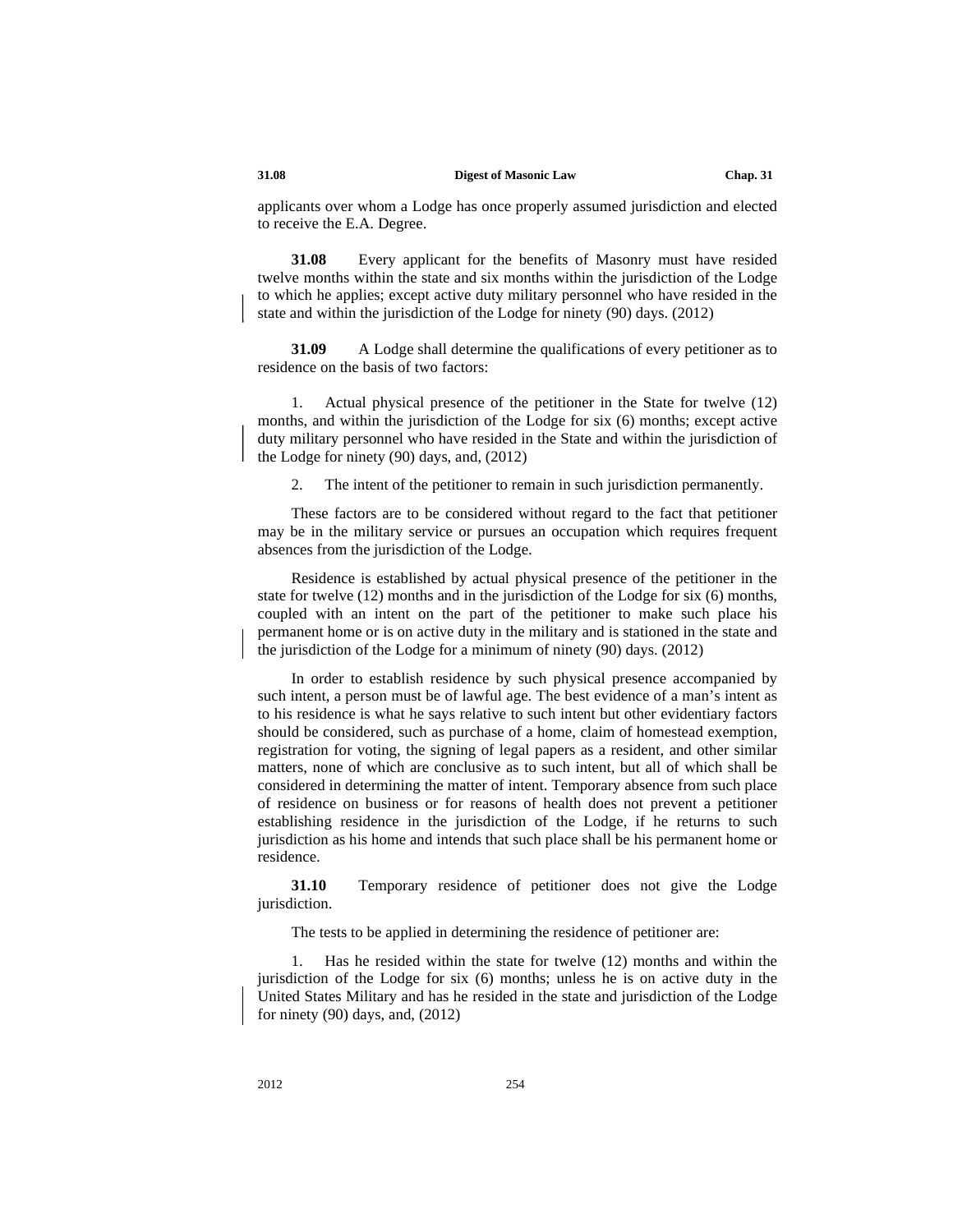2. Has the petitioner remained in the State of Florida, and in the jurisdiction of the Lodge for such periods of time with the intent that such place shall be his permanent residence.

If these questions can be answered in the affirmative, petitioner is a resident within the jurisdiction of the Lodge and the Lodge may accept his petition.

**31.11** Students residing temporarily within the territorial jurisdiction of a Lodge who have not acquired a Masonic residence, in accordance with our Laws, within such jurisdiction, are not eligible to petition for Initiation.

**31.12** When a Lodge lawfully assumes original jurisdiction, it cannot be rudely divested thereof; therefore, no Lodge can lawfully finish work begun by another surviving Lodge without its consent. Jurisdiction may be waived over a candidate elected to receive the Degrees, but not over E.A.'s and F.C.'s who may request a dimit or Transfer Certificate per Regulation 41.01. (1985)

**31.13** When a petition is presented for the Degrees, if there should be any question of jurisdiction, a committee should be appointed to investigate and report before the petition is received by the Lodge.

**31.14** Pending the settlement of a dispute between two Lodges as to territorial jurisdiction over a petitioner who has received the Entered Apprentice Degree in one of them, the progress of the candidate must be arrested until the jurisdictional question shall be finally determined.

**31.15** A Lodge may receive the petition for the Degrees of a person who has been rejected by another Lodge of this Grand Jurisdiction more than six months previous to his petition, if at the time he resides out of the jurisdiction of the rejecting Lodge, and has continuously resided for the last six months in the jurisdiction of the Lodge to which he petitions, and the last twelve months in this Grand Jurisdiction; but inquiry should be made of the rejecting Lodge if it knows any reason why the applicant should not now be made a Mason. (1995)

# **References**

When a candidate moves from jurisdiction of Lodge after his petition has been received, the Lodge retains jurisdiction. Reg. 33.07

The Lodges in Florida must respect the jurisdiction of Lodges in other Grand Jurisdictions. Reg. 25.33

## **Rulings and Decisions**

Lodge does not lose jurisdiction by absence of man for period of eighteen (18) months due to work for government in Washington. He may receive E.A. Degree in Florida Lodge and other two in Washington. (1941 Proc. 78)

The term "in good standing" refers to Master Masons and not to Entered Apprentice and Fellow Craft Masons. A Transfer Certificate may only be issued to a Master Mason "in good standing." A Transfer Certificate may not be issued to Entered Apprentice and Fellow Craft Masons inasmuch as said Brothers are not subject to Lodge dues and may only be suspended as a result of charges of unmasonic conduct being filed against them, being found guilty, and the penalty imposed by the Lodge or Grand Lodge being suspension or expulsion. Entered Apprentice and Fellow Craft Masons may be issued EA/FC Dimits (Form GL-611) as long as their progress has not been arrested, in accordance to Regulation 37.07 of the Digest of the Masonic Law of Florida. (2019 Proc. 114)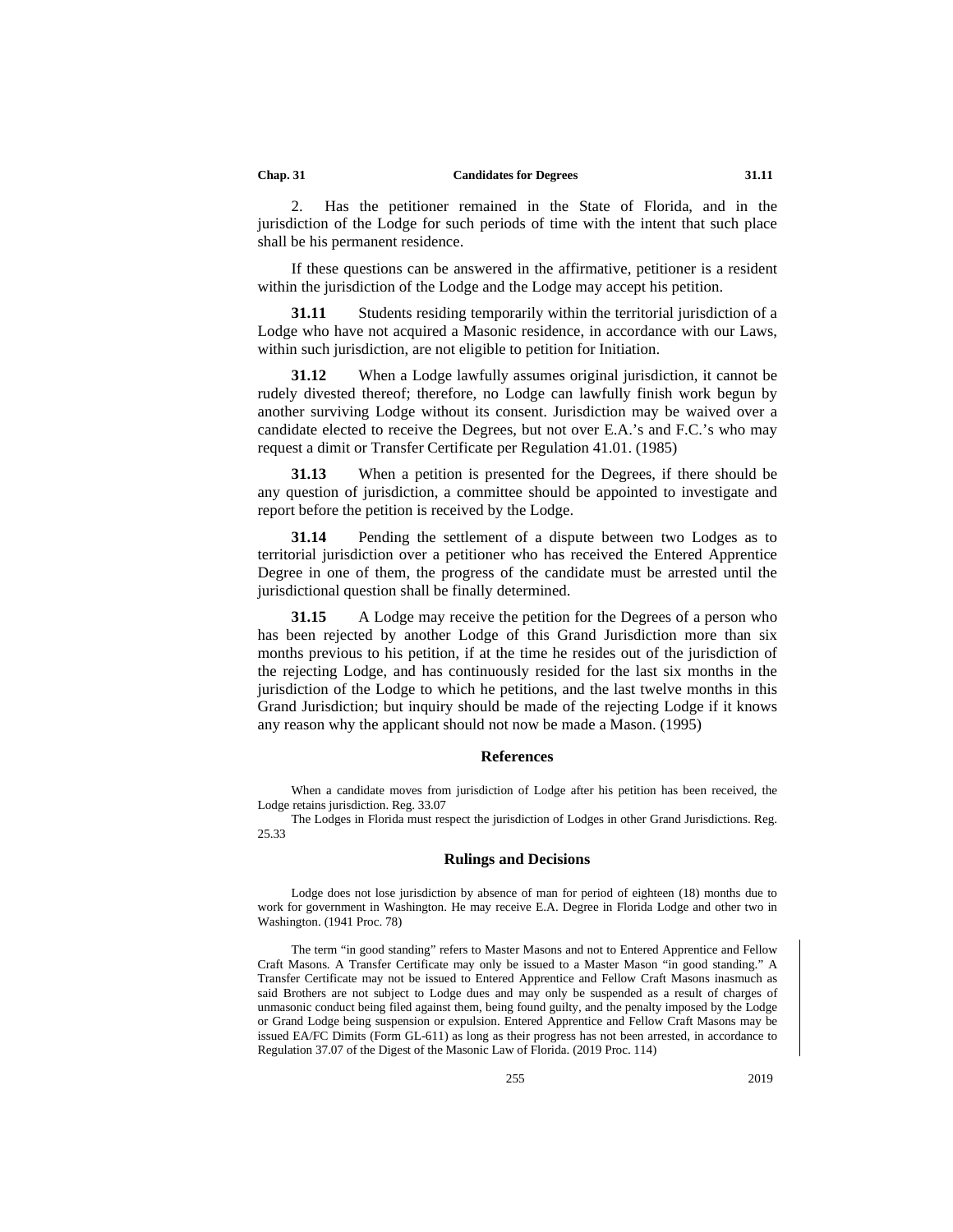Man who moves from Jacksonville to Waycross on January 2, 1951, and back to Jacksonville March 19, 1951, should be considered as temporarily out of jurisdiction and Jacksonville Lodge could accept petition. (1952 Proc. 29)

Temporary residence in Lodge jurisdiction while in military service does not divest Lodge of ners original residence of jurisdiction and Lodge in which petitioner was temporarily residing during military service could not receive petition. (1942 Proc. 50) (Repealed 2012)

Florida Lodge has jurisdiction over man who formerly resided in jurisdiction of Lodge and is now in the armed forces but claimed home within the jurisdiction of the Florida Lodge. (1952 Proc. 29)

Petition of applicant being at sea most of majority years but claiming to be a resident of Florida since 1918 may be received after petitioner has permanently resided in jurisdiction of Lodge for six (6) months. (1947 Proc. 33)

Investigator for F.B.I. who has no permanent home can not be balloted on short of twelve (12) months residence. (1946 Proc. 33)

Sailor who became of age while in Navy with no permanent address since discharge must reside Florida twelve (12) months and in jurisdiction of Lodge six (6) months before petition can be accepted. (1947 Proc. 32) (Repealed 2012)

Petitioner born in Florida was minor when he enlisted in Army must reside in jurisdiction dge six (6) months before petition can be received. (1947 Proc. 34) (Repealed 2012)

Applicant must reside in jurisdiction of Lodge for six (6) months before petition can be received. (1946 Proc. 34)

Lodge has no jurisdiction over merchant seaman living in all parts of the country at different times. (1952 Proc. 33)

Petition received from man having no fixed residence is irregular. Proceedings should abate and fee returned to petitioner, advising him that he was not rejected but that Lodge action was irregular in receiving his petition. (1943 Proc. 75)

Employee of State Road Department living in Lodge jurisdiction only four (4) months after having worked year in another community in the state is not in class of one whose vocation is such that he can not establish a fixed residence and, therefore, must live in jurisdiction of Lodge for six (6) months until his petition can be received. (1942 Proc. 48)

Where petitioner lives nearer to other Lodges than the one he petitions, it is not necessary to secure waiver of both such Lodges but only to secure waiver of jurisdiction of Lodge having jurisdiction. (1946 Proc. 38)

A man formerly in jurisdiction of Florida Lodge but now in Oklahoma but unable on account of traveling job to establish residence of jurisdiction in Oklahoma is eligible to petition Florida Lodge. (1952 Proc. 32)

Lodge jurisdiction over a non-Mason ceases instantly when he permanently moves out of its jurisdiction. (1942 Proc. 46)

Lodge retains jurisdiction of candidate who files petition before moving from jurisdiction. Lodge should act on petition in usual way and candidate as approved is entitled to receive the Degrees in or by request of that Lodge. (1950 Proc. 69)

A service man who is a bona fide resident in jurisdiction of Lodge is eligible to petition for the Degrees. Ownership of home and registration for voting are evidence, but not required evidence of idence. (1956 Proc. 48) (Repealed 2012)

Residence is determined on the basis of two factors, (1) actual physical presence in a community, and (2) an intent on the part of a person to remain in the community permanently. In order to establish legal residence by such physical presence accompanied by such intent, a person must be of lawful age because a minor does not have the power to establish residence separate from his parents. Physical presence of a petitioner for the required period of one year in the State and six months in the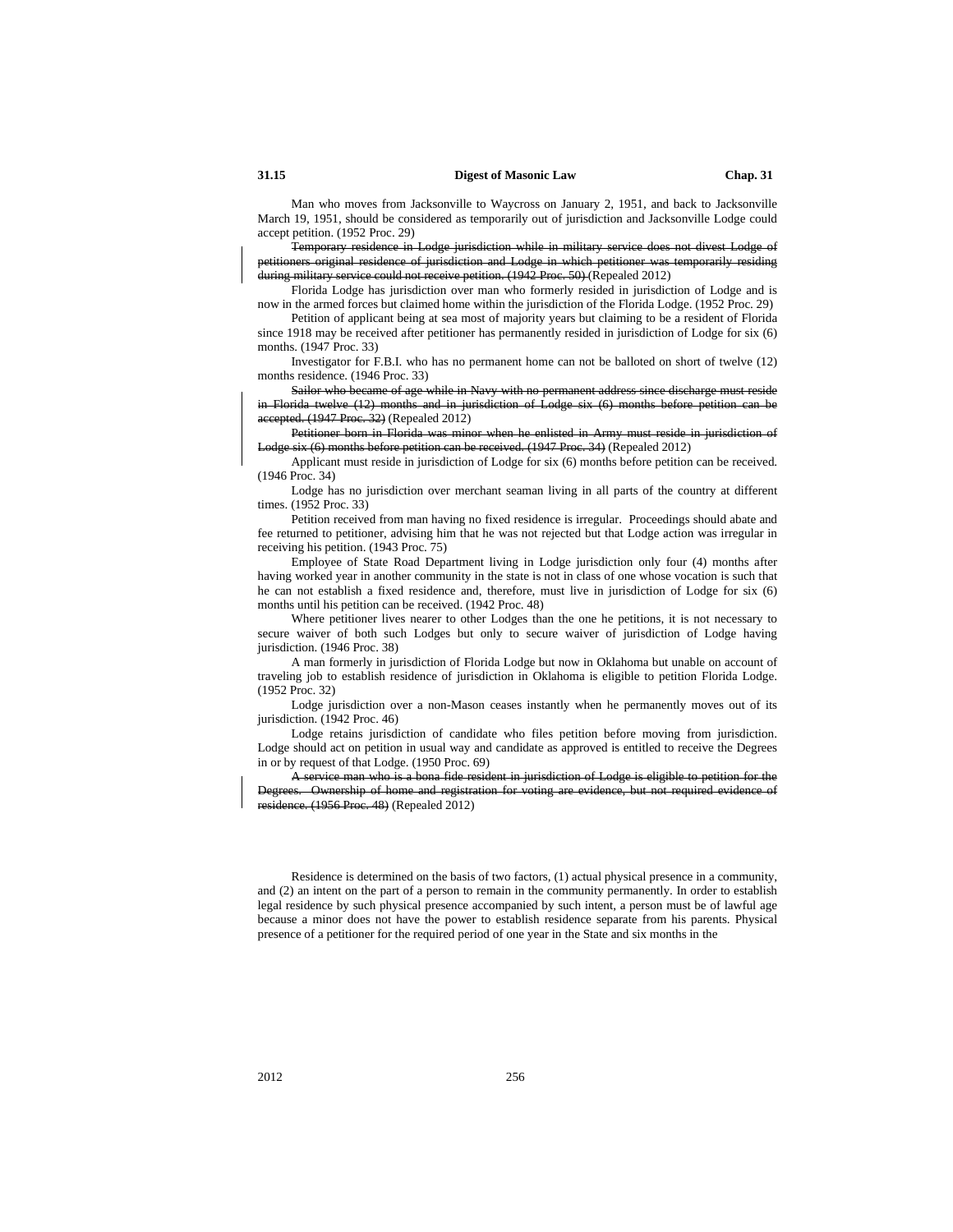#### **Chap. 31 Candidates for Degrees 31.16**

jurisdiction of the Lodge is of course easily determined, but it is the element of intent that is sometimes troublesome. The best evidence of a man's intent as to residence is what he says relative to his intent, but other evidentiary factors may be considered such as purchase of home, claim of homestead exemption, registration for voting, the signing of legal papers as a resident of a particular place, and other matters, none of which are conclusive but all of which should be considered in determining the matter of intent. (1959 Proc. 59, 164)

Applicant for Degrees must meet residence requirements or waiver of jurisdiction must be obtained from Lodge having jurisdiction. (1967 Proc. 75, 211)

Jurisdiction of Lodge over non-Mason is not lost because of temporary residence in jurisdiction of some other Lodge and if applicant petitions a Lodge other than Lodge having jurisdiction, waiver of jurisdiction must be obtained from Lodge having jurisdiction. (1967 Proc. 75, 211)

When a petitioner who is rejected by Lodge in concurrent jurisdiction with other Lodges and subsequently moves out of said concurrent jurisdiction and establishes residence in jurisdiction of another Lodge for more than one year and thereafter returns to and establishes residence in the concurrent jurisdiction of the Lodge originally rejecting him, such petitioner has the status of a new citizen and any Lodge in the concurrent jurisdiction of the Lodge originally rejecting him may receive his petition without necessity of waiver of jurisdiction. (See Rulings and Decisions on Page 159, Digest 1963) (Page 174 Digest 1969) (1968 Proc. 56-57, 212)

# **PREVIOUS REJECTION**

## **References**

As to effect of previous rejection, see Chapter 36

# **WAIVER OF JURISDICTION**

## **References**

See Chapter 34

# **RELIGIOUS BELIEF**

## **Constitutional Provisions**

The Most Worshipful Grand Lodge of Free and Accepted Masons of Florida hereby recognizes, as being Landmarks of Freemasonry, the following:

(a) A belief in the existence of one ever living and true God.

(b) A belief in the immortality of the human soul and a resurrection thereof to a Future Life. (Excerpt Art. XIII, Sec. 2)

# **Regulations**

**31.16** Belief in God is the only religious prerequisite of a candidate for Initiation into Masonry, but a Mason is bound by his tenure to obey the moral law.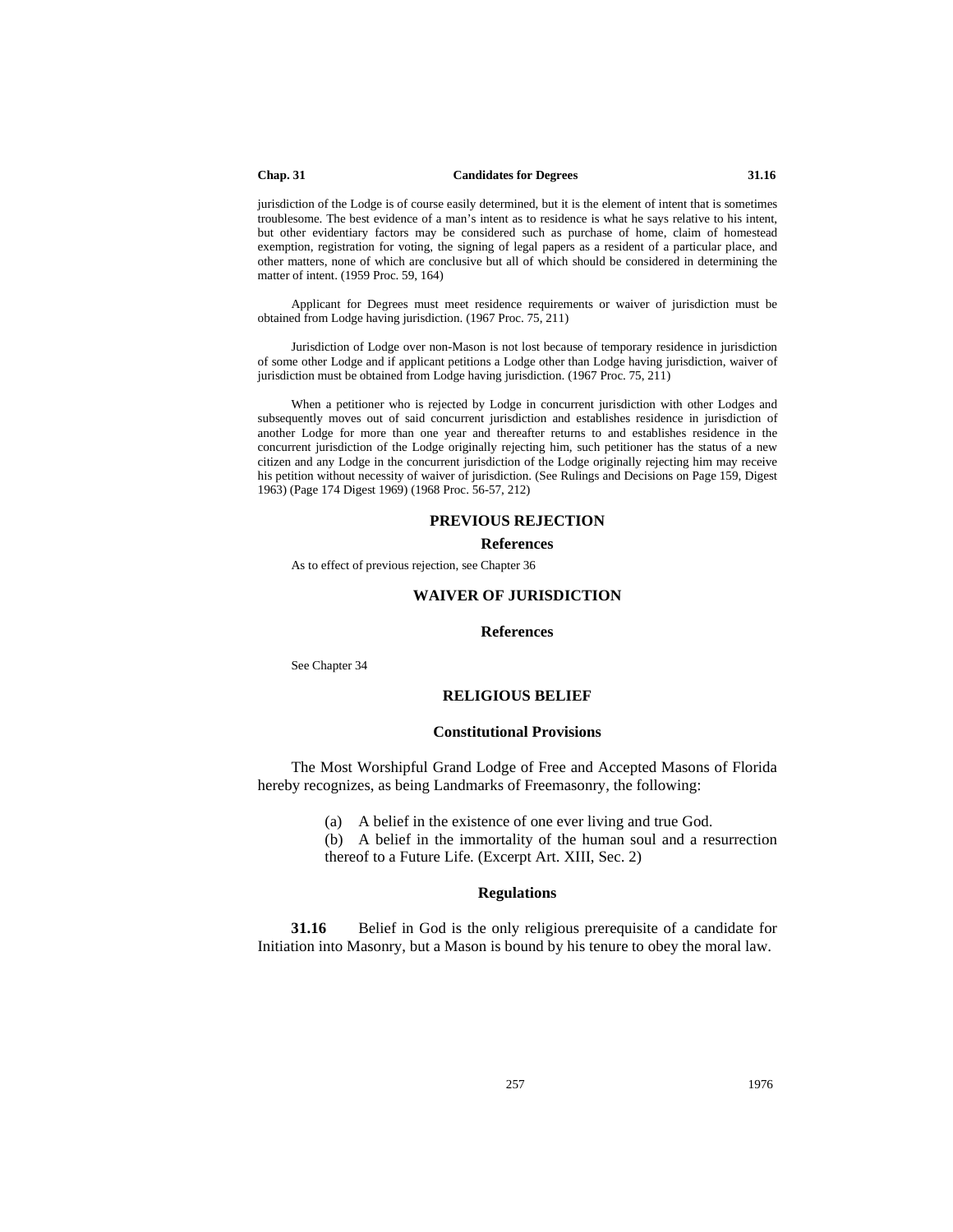## **31.17 Digest of Masonic Law Chap. 31**

**31.17** Since Communism does not have faith in Deity and is contrary to all the principles and purposes of Freemasonry, it is unlawful for any Lodge in this Grand Jurisdiction to accept the petition for or confer any of the Degrees of Freemasonry upon a Communist or upon anyone actively supporting the purposes thereof.

# **CANDIDATES FROM OTHER JURISDICTIONS**

## **Regulations**

**31.18** Any person belonging to a Foreign Grand Jurisdiction not in fraternal relations with The Grand Lodge of Florida, who desires to become a member of a Florida Lodge, must first renounce his allegiance to such Foreign Grand Jurisdiction and take the same course as any other non-Mason.

**31.19** If any Lodge in this Grand Jurisdiction receives a petition for the Degrees which shows that the petitioner has been rejected in a Sister Grand Jurisdiction, then such petition must be submitted to the Grand Master for his attention and action before any action can be taken by the Lodge.

## **References**

As to Balloting on Candidates, see Chapter 35 As to Fees for the Degrees and Refunds Thereof, see Chapter 32 As to Background Checks, see Reg. 31.03.1

## **Rulings and Decisions**

Member of unrecognized Lodge must be treated as a non-Mason and must renounce former jurisdiction. (1941 Proc. 80)

Lodge may accept certificate of dismissal from another Grand Jurisdiction presented by E.A. Brother as dimit. (1947 Proc. 32)

When request for waiver of jurisdiction over rejected material is declined by another Grand Jurisdiction, petition should be returned to petitioner without any Lodge action. (1955 Proc. 133)

A man made a Mason in a Grand Jurisdiction not recognized by The Grand Lodge of Florida may petition a Florida Lodge for the Degrees of Freemasonry, and if he makes full and complete renunciation of his allegiance to the unrecognized jurisdiction in which he was made a Mason, the Lodge may accept the petition and upon favorable ballot the applicant may be Initiated, Passed, and Raised as if he had never been made a Mason in the unrecognized jurisdiction. (1959 Proc. 58, 164)

A member of a clandestine Lodge may become a member of a Florida Lodge by renouncing in writing his clandestine membership and applying to Florida Lodge for membership as a non-Mason and being accepted for membership by the Florida Lodge. (1960 Proc. 120)

Rejected candidates from the Grand Jurisdiction of Pennsylvania cannot be accepted by Florida Lodge without waiver of jurisdiction because Grand Lodge of Pennsylvania asserts perpetual jurisdiction over all rejected material. (1960 Proc. 130)